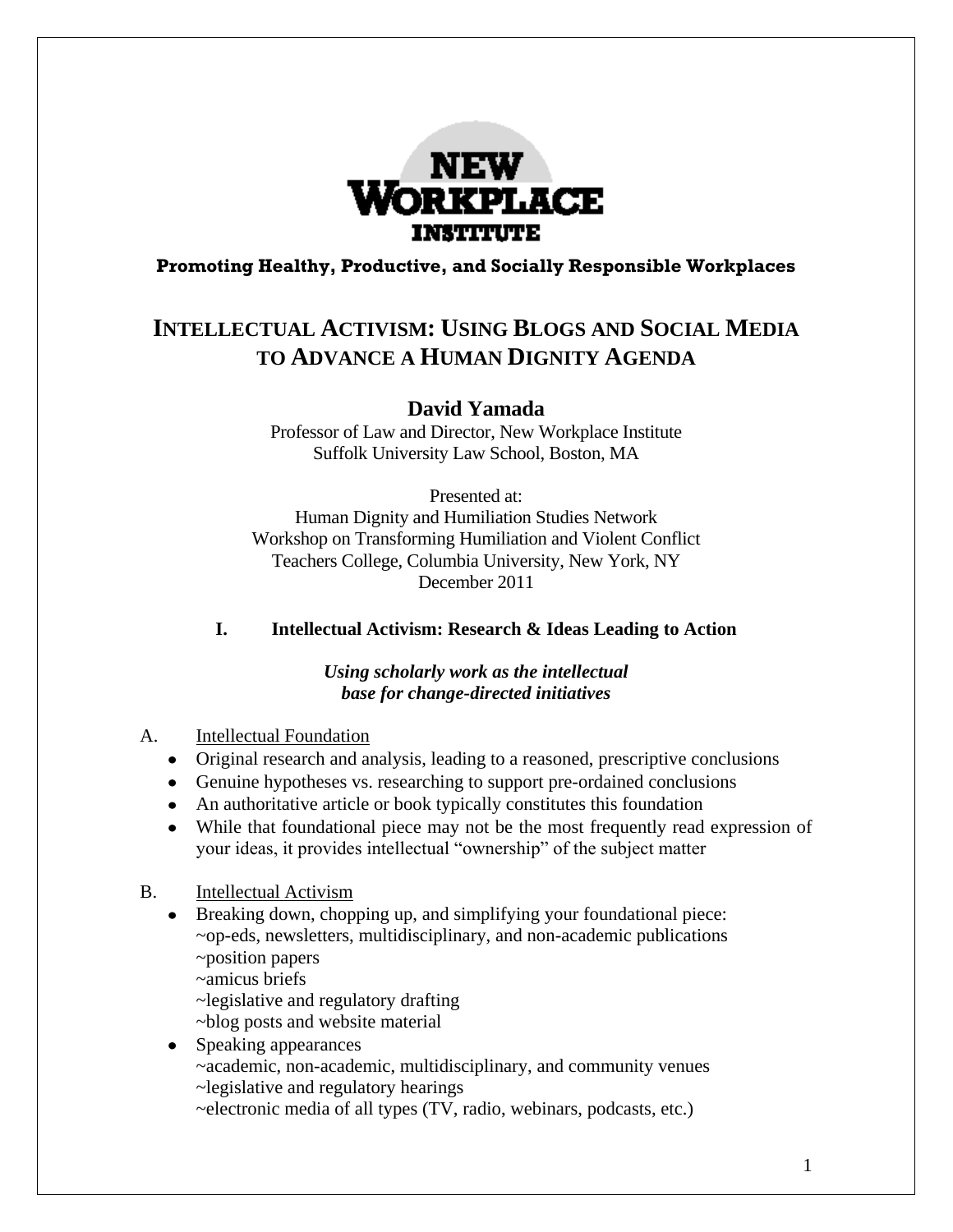- Interaction
	- ~the importance of talking to "non-experts" (*i.e.*, people) ~discussion groups
	- ~social media
- Creative and artistic works, performances, demonstrations, and exhibitions
- Creating a center, institute, or initiative
- Importance of affiliations
- C. Downsides and Tradeoffs
	- Scholarship vs. advocacy
	- Repetition
	- Opportunity costs (brand new work, scholarly "fame," etc.)
- D. Attitude, Role, and Practice
	- Intellectual activism as instruction and direction
	- Intellectual activism as exchange, interaction, and revision
- E. Workplace Bullying as an Example
	- Started with a question, not a conclusion, leading to a 2000 law review article
	- Shorter articles in bar ass'n journals, journals in other disciplines, newsletters, etc.
	- Legislative drafting and advocacy: Healthy Workplace Bill
	- Affiliation: Workplace Bullying Institute [\(http://www.workplacebullying.org\)](http://www.workplacebullying.org/)
	- Scholarly and practitioner conferences, mostly interdisciplinary
	- Public outreach (unions, bar associations, etc.) and social media (Facebook)
	- New Workplace Institute and *Minding the Workplace* blog [\(http://newworkplace.wordpress.com\)](http://newworkplace.wordpress.com/)
- F. Lessons
	- Responsibly bold beats playing it safe
	- Be ahead of the curve, then be restlessly patient
	- Criticism of your work means you're making an impact
	- Be both an expert and a reflective lifelong learner
	- Be entrepreneurial

## **II. Minding the Workplace Blog**

[http://newworkplace.wordpress.com](http://newworkplace.wordpress.com/)

- A. Generally (launched in late 2008)
	- Dominant themes: Psychological health at work, workplace bullying, employment law & policy, economics & job market, social justice
	- Target readership: Scholars & practitioners in employment relations, employment law & policy stakeholders, graduate students, interested members of general public, media
	- Niche blog roughly 1,500-1,800 hits per week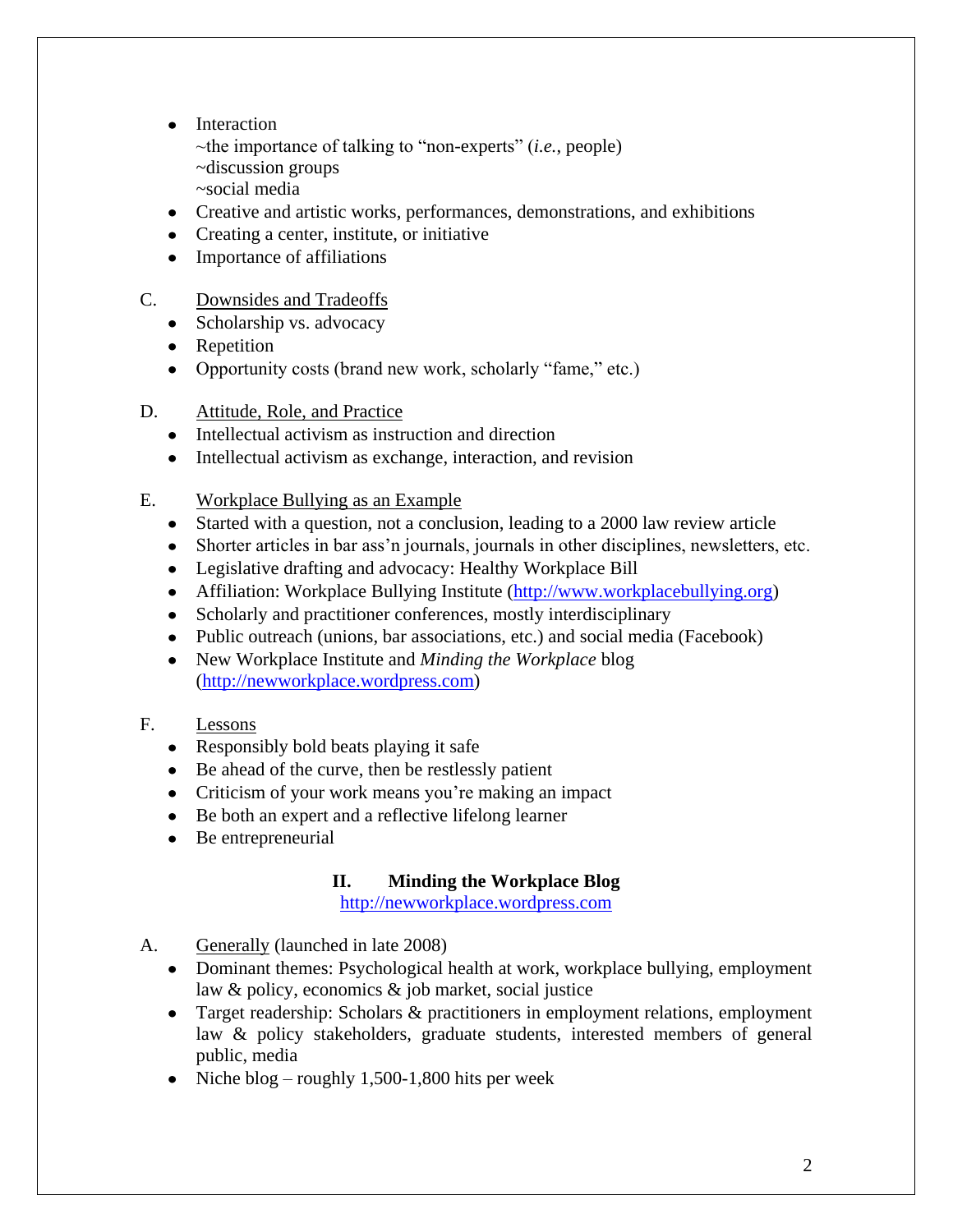### B. Benefits & Tradeoffs

- Circulate ideas and information to an invested/interested readership
- Organizing tool for legal reform
- Genuine exchanges with the public, especially via social media
- Multidisciplinary readership with scholar/practitioner interaction
- Occasional media attention and speaking invitations
- Time consuming  $-4-8$  hours/week
- Usually no immediate payoff  $-$  takes time  $\&$  effort
- It can get obsessive for some bloggers

### C. Advice

- Do you really, really want to do this?
- Who are your projected readers?
- Be committed to writing at least weekly, preferably more
- Think and write like a journalist or columnist

### **III. Social Media – Facebook**

[\(http://www.facebook.com\)](http://www.facebook.com/)

- A. Organizing options
	- Lots and lots of people are on FB
	- Format provides options for creating affinity pages and groups
	- Mix of social, family, work, activities, etc., can be awkward
- B. Workplace bullying
	- Considerable activity on FB
	- Global exchanges (U.S., Canada, Australia, especially)
	- Dedicated pages to workplace bullying
	- Allows for linking of blog posts, news reports, announcements
	- Scholars, practitioners, activists, workers, bullying targets

\*\*\*

Some of these ideas have percolated in:

David C. Yamada, *Therapeutic Jurisprudence and the Practice of Legal Scholarship*, 41 UNIVERSITY OF MEMPHIS LAW REVIEW 121 (2010), available at: [http://papers.ssrn.com/sol3/papers.cfm?abstract\\_id=1585311](http://papers.ssrn.com/sol3/papers.cfm?abstract_id=1585311)

David Yamada, *The Adult Educator as Public Intellectual*, *in* ANDRE P. GRACE & TONETTE S. ROCCO, ET AL., CHALLENGING THE PROFESSIONALIZATION OF ADULT EDUCATION: JOHN OHLIGER AND CONTRADICTIONS IN MODERN PRACTICE (SAN FRANCISCO: JOSSEY-BASS, 2009), available at: [http://suffolk.academia.edu/DavidYamada/Papers/201158/The\\_Adult\\_Educator\\_as\\_Public\\_Intellectual](http://suffolk.academia.edu/DavidYamada/Papers/201158/The_Adult_Educator_as_Public_Intellectual)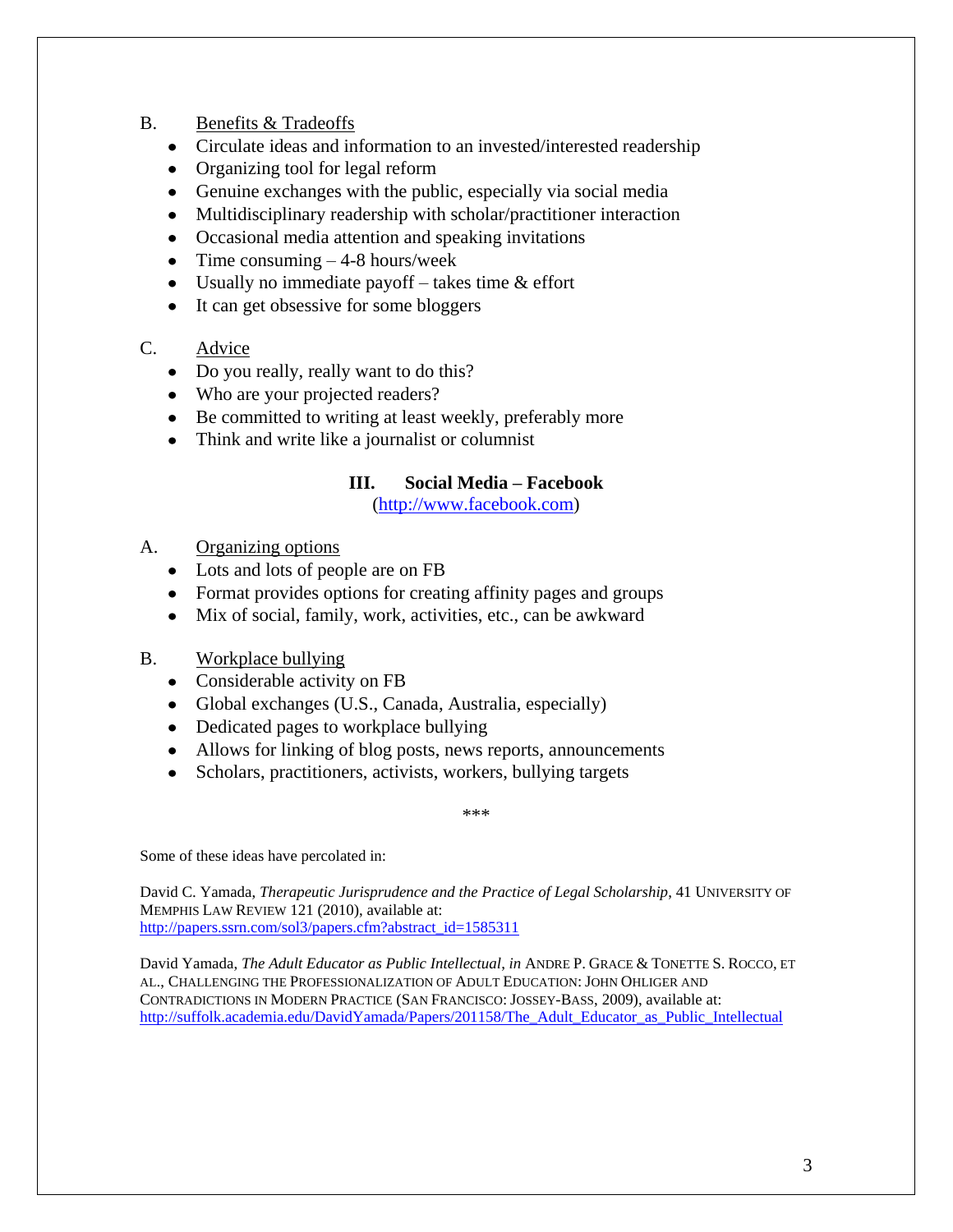# **The Healthy Workplace Bill: What's it all about?**



Deb Caldieri, Crystal Novitch, Greg Sorozan, and David Yamada testify in support of the Healthy Workplace Bill before a committee of the Massachusetts state legislature, July 2011

The Healthy Workplace Bill (HWB) is model legislation I authored that provides severely bullied employees with a legal claim for damages, creates legal incentives for employers to act preventively and responsively with regard to bullying behaviors, and protects those who have made complaints or filed suit about workplace bullying from retaliation.

Variations of the HWB have been introduced in over 20 state legislatures since 2003. Thanks to the work of advocates across the country, we are getting closer and closer to making this bill a law.

### **Educational slideshow about the HWB**

Toward that end, we now have an [excellent slideshow that explains the need for, and basic](http://prezi.com/i1h9lcalopsx/healthy-workplace-bill/)  [provisions of, the HWB,](http://prezi.com/i1h9lcalopsx/healthy-workplace-bill/) courtesy of Deb Falzoi, communications director for [Massachusetts](http://mahealthyworkplace.com/)  [Healthy Workplace Advocates.](http://mahealthyworkplace.com/) It's worth a good look and sharing with others.

Deb is a professional web designer and computer graphics expert who understands the need to present our case in more creative ways than asking people to read fact sheets and testimony. She's crammed a lot of useful information into this short slideshow, in very digestible fashion.

It's a winner of a presentation[. Go here to get it.](http://prezi.com/i1h9lcalopsx/healthy-workplace-bill/)

\*\*\*

Readers who would like to join the nationwide effort to enact the HWB can visit the [campaign](http://www.healthyworkplacebill.org/)  [website.](http://www.healthyworkplacebill.org/)

[http://newworkplace.wordpress.com/2011/10/04/the-healthy-workplace-bill-whats-it-all](http://newworkplace.wordpress.com/2011/10/04/the-healthy-workplace-bill-whats-it-all-about/)[about/](http://newworkplace.wordpress.com/2011/10/04/the-healthy-workplace-bill-whats-it-all-about/)